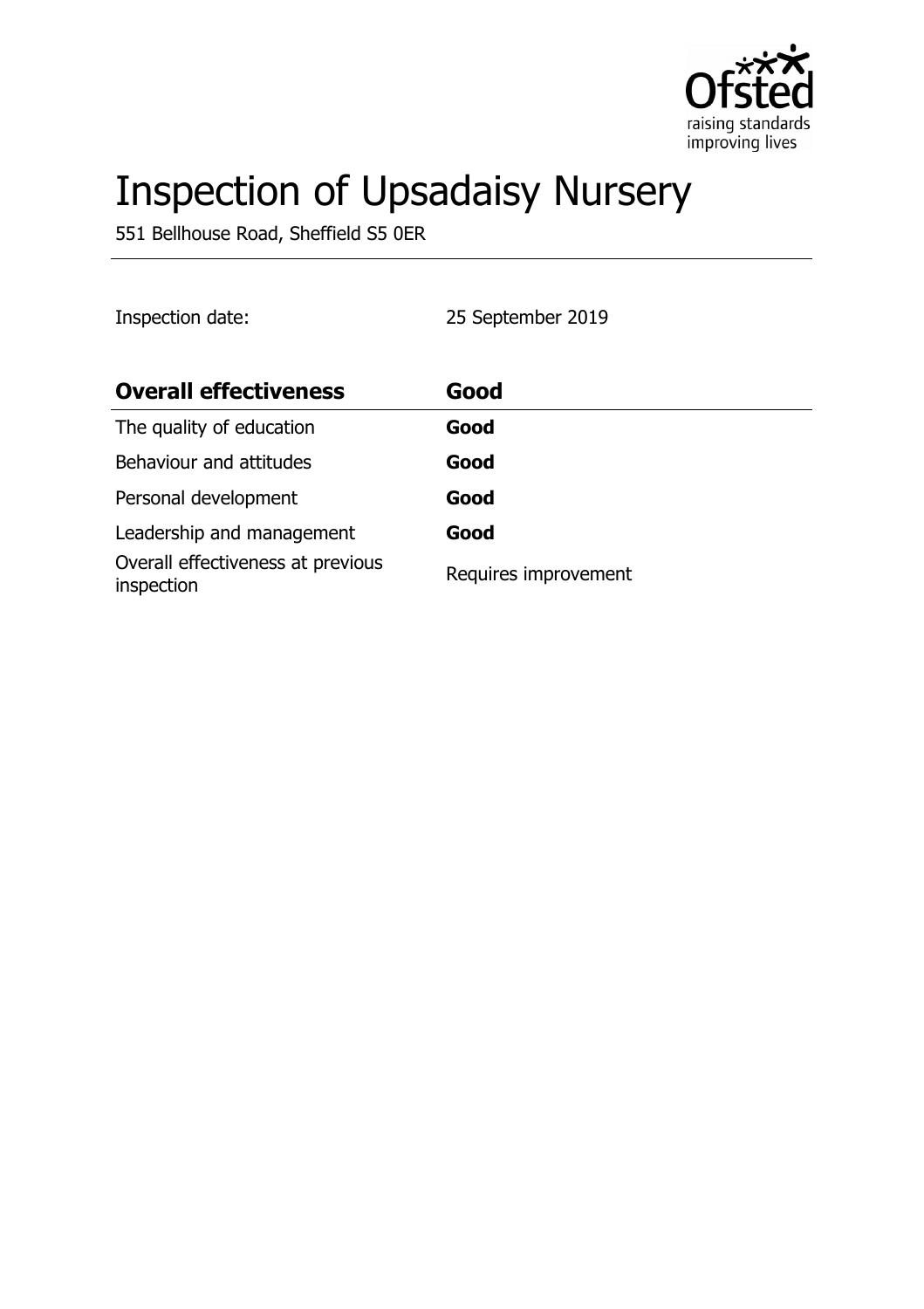

# **What is it like to attend this early years setting?**

## **The provision is good**

The manager and her senior team have high expectations and have led strong improvements to the nursery's provision since the last inspection. The staff are equally passionate about the nursery's continuous development and their morale is high. As a result, children make good progress and are happy and behave well. The staff provide a safe, stimulating and welcoming environment where children grow in confidence and security. Children, including those with special educational needs and/or disabilities, make strong progress in their communication skills and their ability to express their own emotions. Children who have difficulty in managing their own emotions and behaviour are successfully supported to be more selfaware and content. The managers and staff have worked together well to develop new planning and assessment procedures to more closely match activities to all children's needs. These initiatives are not yet embedded to further enrich children's achievement and learning experiences. Children develop positive attitudes to learning and are inquisitive and persistent. Staff engage well with children throughout the day. They ask thoughtful and pertinent questions to promote learning in all areas, although their mathematical vocabulary is less well-developed. Staff help children to develop their physical and emotional well-being through, for example, regular access to outdoor activities and yoga.

## **What does the early years setting do well and what does it need to do better?**

- $\blacksquare$  Staff create a warm and enticing start to learning in the baby room. Babies explore different sensory experiences as they pour fine sand from shells through their fingers or manipulate large chalk sticks on a brick wall. Staff encourage them to listen and think about their actions as they quietly narrate the babies' actions to them and praise their successes.
- $\blacksquare$  Children learn to appreciate the differences and similarities in their world when they explore the engrossing photograph books of their friends and families at home and away. Staff help children to observe closely and represent their ideas in different creative media, such as paints and collage.
- $\blacksquare$  The manager and her senior staff are rigorous in evaluating all aspects of the nursery provision. They analyse children's achievement to plan for further developments. The manager actively seeks out staff and parents' views through meetings, workshops and questionnaires, and reflects on these in ongoing future planning. The manager and staff strive effectively to reach challenging targets for raising standards of teaching and learning promptly and thoroughly.
- Staff make good use of training opportunities to strengthen provision. Projects such as the 'Play and Say' initiative and the new planning procedures are supporting all children, including those who speak English as an additional language, to reach higher standards particularly in their language skills. However, these procedures are not yet embedded to have their maximum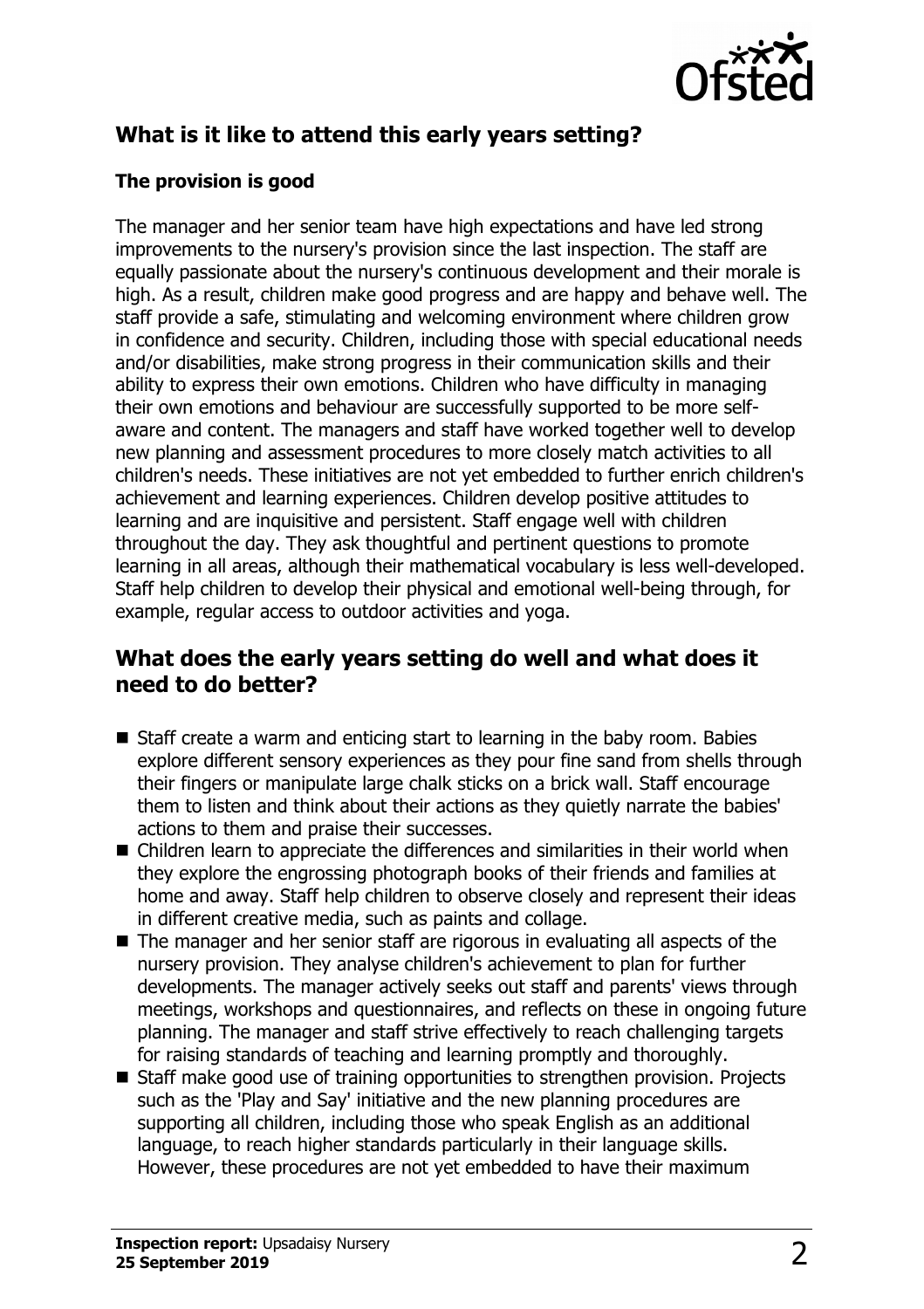

impact on children's learning experiences.

- Staff strongly promote children's development of language skills. They use a wide range of strategies to help children to listen, repeat and recall new words and phrases.
- $\blacksquare$  Children enjoy listening to the many well-told stories staff build into daily sessions. They use role-play, puppetry and other strategies to reinforce and strengthen children's literacy learning. Staff model new words and ask children questions which help them use their speaking skills effectively. However, some opportunities are missed to reinforce and strengthen children's mathematical language.
- Children's personal and social skills are promoted well. They enjoy learning the nursery's 'Golden Rules' and explaining what 'Good Listening' and 'Kind Hands' means to them.
- Staff make effective use of additional funding children receive to help address any possible gaps they may have in their achievement. For example, they improve resources and activities to support learning in shape and measure to support children who are not making the best progress in this area.
- $\blacksquare$  Parents welcome the good support the nursery offers them. They appreciate the detailed regular information on children's experiences and achievement. Staff provide good opportunities for parents to support learning at home through, for example, the learning book bags.

# **Safeguarding**

The arrangements for safeguarding are effective.

The designated safeguarding lead supports staff to undertake high-level training to deepen their knowledge and understanding of procedures to keep children safe at all times. Staff know the signs that children may be at risk of harm or abuse including being influenced by extremist views. They understand and follow the robust procedures for reporting and monitoring their concerns. Staff help children to play in safety and help them to be aware of how to use the internet safely.

## **What does the setting need to do to improve?**

#### **To further improve the quality of the early years provision, the provider should:**

- $\blacksquare$  embed the recently developed planning and assessment initiatives and review their impact to further strengthen children's learning experiences
- $\blacksquare$  strengthen strategies, including staff's interaction with children during their activities, to further reinforce the development of their mathematical vocabulary.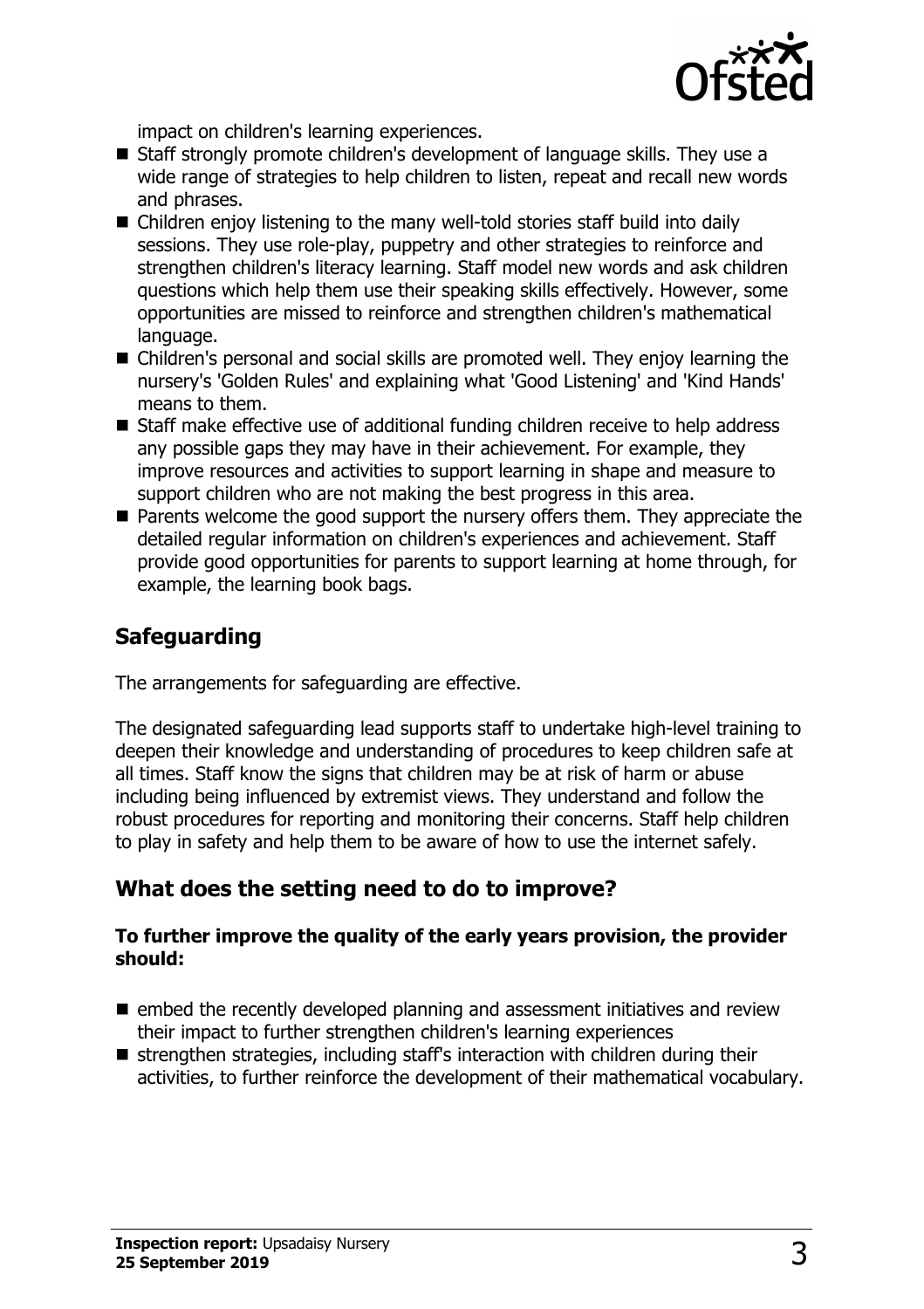

| EY501481                                                                             |
|--------------------------------------------------------------------------------------|
| Sheffield                                                                            |
| 10083716                                                                             |
| Childcare on non-domestic premises                                                   |
| Early Years Register, Compulsory Childcare<br>Register, Voluntary Childcare Register |
| Full day care                                                                        |
| $0$ to 4                                                                             |
| 60                                                                                   |
| 116                                                                                  |
| Upsadaisy Ltd                                                                        |
| RP535493                                                                             |
| 01142466650                                                                          |
| 23 October 2018                                                                      |
|                                                                                      |

## **Information about this early years setting**

Upsadaisy Nursery registered in 2016. The nursery employs 20 members of childcare staff. Of these, 18 hold appropriate early years qualifications at level 2 or higher, including 15 at level 3 and one at level 5. The nursery opens from Monday to Friday, all year round. Sessions are from 6.30am until 6pm. The nursery provides funded early education for two-, three- and four-year-old children.

# **Information about this inspection**

#### **Inspector**

Andrew Clark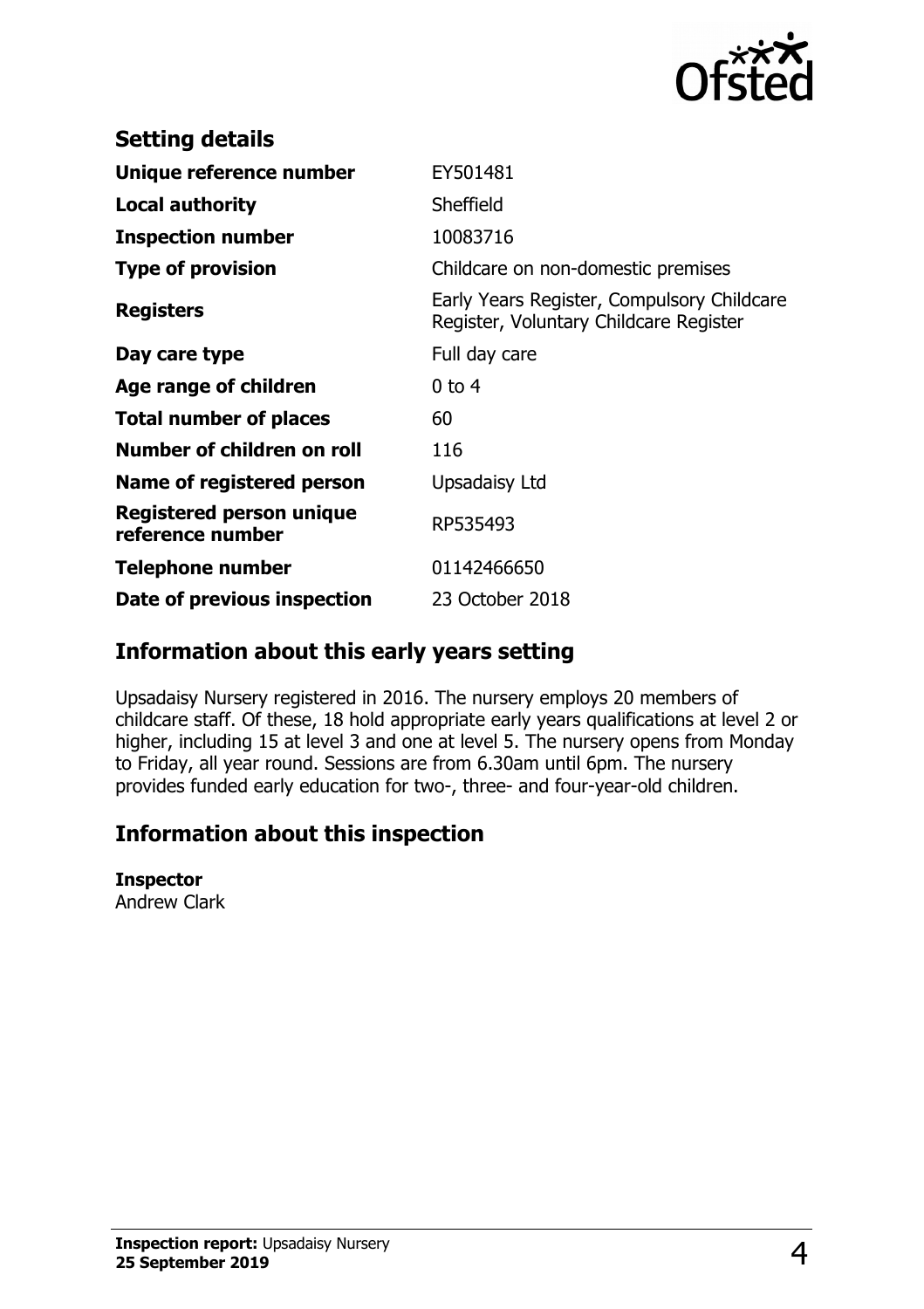

### **Inspection activities**

- $\blacksquare$  The inspector completed a learning walk, observed the quality of teaching during activities indoors and outdoors, and assessed the impact this has on children's learning.
- $\blacksquare$  The inspector spoke with staff and children during the inspection.
- $\blacksquare$  The inspector completed a joint observation with the nursery manager.
- $\blacksquare$  The inspector held a meeting with the nursery manager and deputy manager. He looked at relevant documentation and evidence of the suitability of staff working in the nursery.
- $\blacksquare$  The inspector spoke to parents during the inspection and took account of their views.

We carried out this inspection under sections 49 and 50 of the Childcare Act 2006 on the quality and standards of provision that is registered on the Early Years Register. The registered person must ensure that this provision complies with the statutory framework for children's learning, development and care, known as the early years foundation stage.

If you are not happy with the inspection or the report, you can [complain to Ofsted.](http://www.gov.uk/complain-ofsted-report)